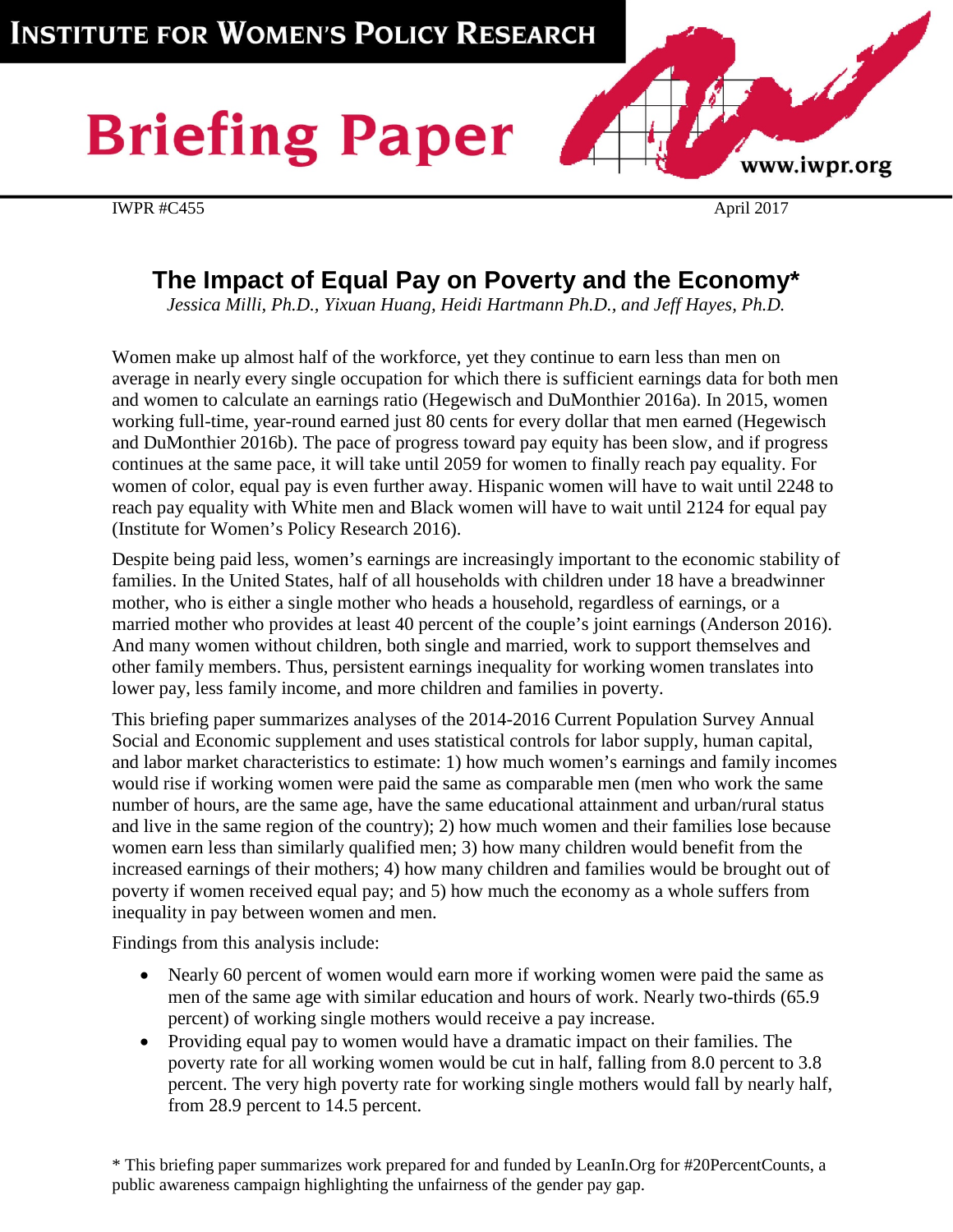- For the 15.3 million single women—divorced, widowed, separated, and never married women living on their own—equal pay would mean a significant drop in poverty rates from 10.8 percent to 4.4 percent.
- Approximately 25.8 million children would benefit from the increased earnings of their mothers if they received equal pay.
- The number of children with working mothers living in poverty would be nearly cut in half, dropping from 5.6 million to 3.1 million.
- The United States economy would have produced additional income of \$512.6 billion if women received equal pay; this represents 2.8 percent of 2016 gross domestic product  $(GDP).<sup>1</sup>$  $(GDP).<sup>1</sup>$  $(GDP).<sup>1</sup>$

# **Pay Inequality Stifles Growth of the United States Economy**

Table 1 shows women's annual earnings, hours worked, annual family incomes, and poverty rates for all women workers aged 18 and older. Nearly 60 percent (59.8 percent) of women would earn more if working women were paid the same as comparable men. Overall, average earnings for women would increase from \$38,972 to \$45,842, or by \$6,870 (17.6 percent) annually if women were compensated for their labor supply and human capital at least as well as men in their regional labor markets. The poverty rate would be cut in half, falling from 8.0 percent to 3.8 percent among working women.

The United States economy would have produced income of \$512.6 billion more if women received equal pay; this represents 2.8 percent of 2016 gross domestic product (GDP). The total increase in women's earnings under a regime of pay equity represents approximately 16 times what the federal and state governments spent in fiscal year 2015 on Temporary Assistance to Needy Families.<sup>[2](#page-6-1)</sup>

The failure to pay women fairly results in the misallocation of human capital and contributes to women working at less productive pursuits than they otherwise would, thus holding back economic growth. For this reason, the estimate of the growth in earnings if women were paid equally with comparable men is very likely an underestimate, since women's work hours, educational achievement, or occupational attainment were not increased, as they almost surely would be if women received pay equal to that of comparable men.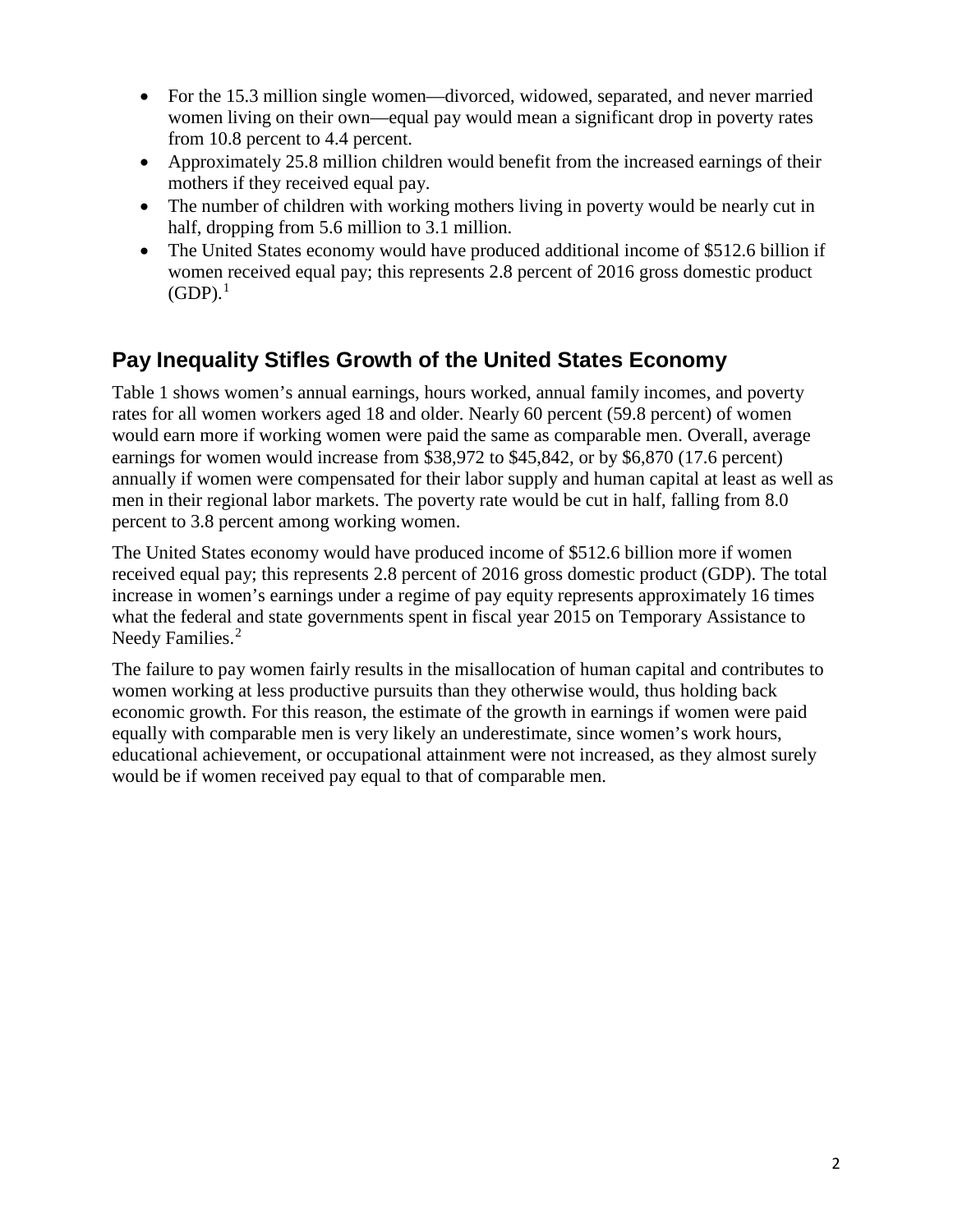#### **Table 1. Mean Annual Earnings, Mean Family Income, and Poverty Rates if Working Women Earned the Same as Comparable Men, 2013-2015 Average, in 2016 Dollars**

|                                                                                    | <b>All Working Women</b> |  |  |  |  |
|------------------------------------------------------------------------------------|--------------------------|--|--|--|--|
| <b>Population Size</b>                                                             | 74,609,025               |  |  |  |  |
| <b>Annual Hours Worked</b>                                                         | 1,729                    |  |  |  |  |
| <b>Women's Annual Earnings</b>                                                     |                          |  |  |  |  |
| Current                                                                            | \$38,972                 |  |  |  |  |
| After Pay Adjustment                                                               | \$45,842                 |  |  |  |  |
| Percent of Women With Wage Adjustments                                             | 59.8%                    |  |  |  |  |
| Average Increase (inc. zero)                                                       | \$6,870                  |  |  |  |  |
| Annual Family Income (Families with Women Earners, Including Single Working Women) |                          |  |  |  |  |
| Current                                                                            | \$93,075                 |  |  |  |  |
| After Pay Adjustment                                                               | \$100,917                |  |  |  |  |
| Percent of Families with Income Adjustments                                        | 62.6%                    |  |  |  |  |
| Total Income Gains (\$B)                                                           | \$512.6                  |  |  |  |  |
| Increase in Income as Percentage of 2016 GDP                                       | 2.8%                     |  |  |  |  |
| <b>Family Poverty (Including Single Women)</b>                                     |                          |  |  |  |  |
| Number Currently in Poverty                                                        | 5,968,722                |  |  |  |  |
| <b>Current Poverty Rate</b>                                                        | 8.0%                     |  |  |  |  |
| Number in Poverty After Adjustment                                                 | 2,835,143                |  |  |  |  |
| Poverty Rate After Adjustment                                                      | 3.8%                     |  |  |  |  |
| Percent of Families Brought out of Poverty by Equal Pay                            | 52.5%                    |  |  |  |  |

Source: Institute for Women's Policy Research calculations based on the Current Population Survey Annual Social and Economic supplements, 2014-2016, for calendar years 2013-2015; all in 2016 dollars.

# **Pay Inequality Contributes to Lower Family Income and Increased Poverty among Families with a Working Woman**

Table 2 shows women's annual earnings, hours worked, annual family incomes, and poverty rates in five different types of families with women workers classified according to the status of the family head or spouse: 1) self-supporting single women aged 18 and older, 2) working single mothers aged 18 and older, 3) working married women aged 18 and older, 4) working married non-mothers aged 18 and older, and 5) married working mothers aged 18 and older. Single women—never married, divorced, separated, and widowed—are limited to those who live without other family members; these women are clearly dependent on their own earnings and for them it is easy to calculate household income. Many other single women live in a variety of household formations—and also suffer from wage discrimination—but it is more difficult to determine the relevant household income for complex households, whose members may or may not pool income with each other.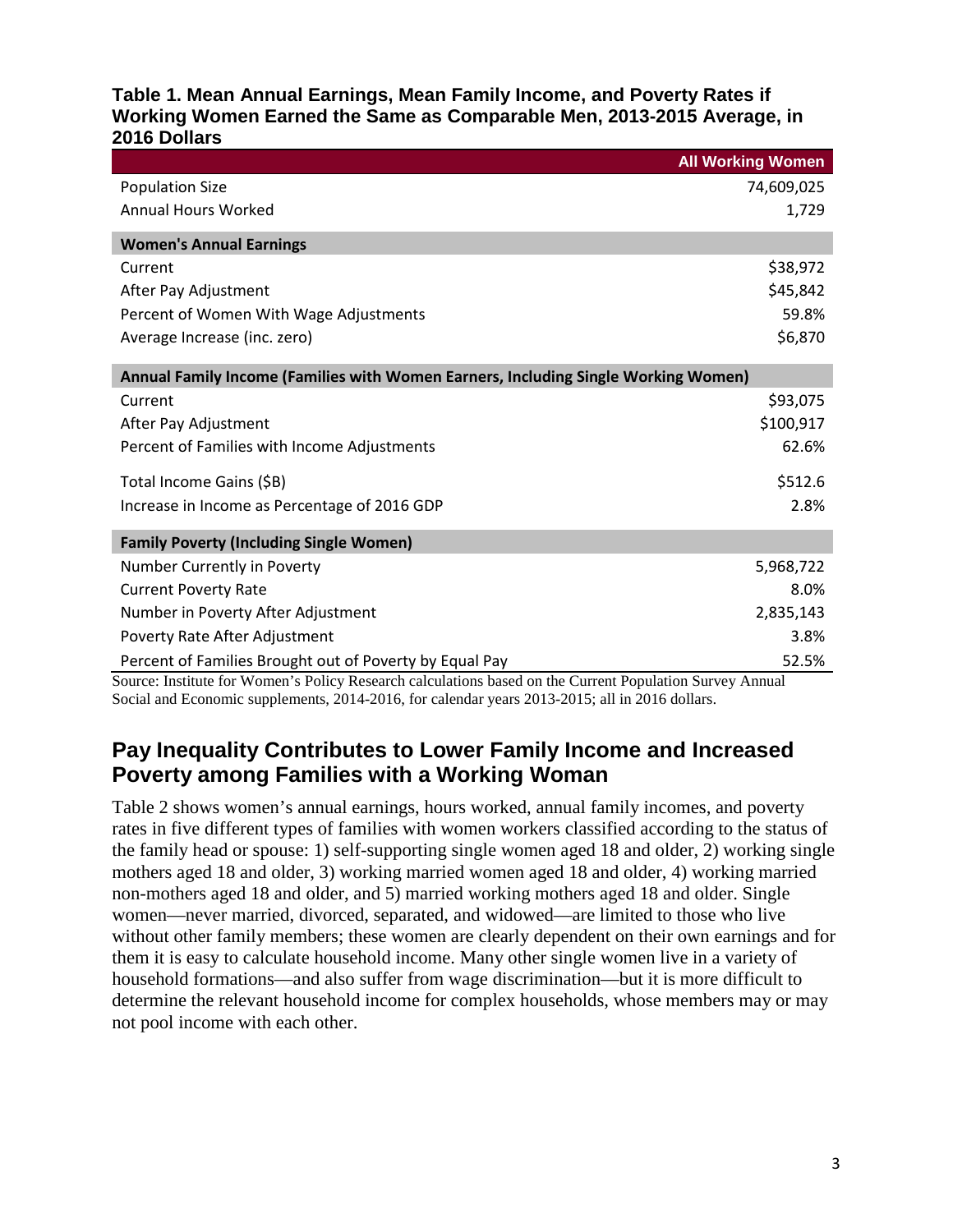#### **Table 2. Mean Annual Earnings, Mean Family Income, and Poverty Rates for Selected Family Types if Working Women Earned the Same as Comparable Men, 2013-2015 Average, in 2016 Dollars**

|                                                                                                     | Families Headed by a Working Woman Who is: |                                |                |                                   |                                 |
|-----------------------------------------------------------------------------------------------------|--------------------------------------------|--------------------------------|----------------|-----------------------------------|---------------------------------|
|                                                                                                     | Single,<br><b>Living on</b><br>Own         | <b>Single</b><br><b>Mother</b> | <b>Married</b> | Married,<br>non-<br><b>Mother</b> | <b>Married</b><br><b>Mother</b> |
| <b>Number of Families</b>                                                                           | 15,283,445                                 | 7,111,304                      | 36,535,493     | 19,752,399                        | 16,783,094                      |
| Annual Hours Worked by Women                                                                        | 1,811                                      | 1,732                          | 1,775          | 1,806                             | 1,738                           |
| <b>Women's Annual Earnings</b>                                                                      |                                            |                                |                |                                   |                                 |
| Current                                                                                             | \$41,078                                   | \$32,950                       | \$44,629       | \$43,883                          | \$45,507                        |
| After Pay Adjustment                                                                                | \$47,691                                   | \$40,265                       | \$51,586       | \$51,373                          | \$51,836                        |
| Percent of Women With Wage Adjustments                                                              | 56.6%                                      | 65.9%                          | 56.6%          | 58.1%                             | 54.8%                           |
| Average Increase (inc. zero)                                                                        | \$6,613                                    | \$7,315                        | \$6,957        | \$7,490                           | \$6,329                         |
| <b>Annual Family Income (Families with Women</b><br><b>Earners, Including Single Working Women)</b> |                                            |                                |                |                                   |                                 |
| Current                                                                                             | \$46,985                                   | \$41,474                       | \$125,691      | \$123,801                         | \$127,915                       |
| After Pay Adjustment                                                                                | \$53,598                                   | \$49,164                       | \$133,036      | \$131,794                         | \$134,497                       |
| Percent of Families with Income Adjustments                                                         | 56.6%                                      | 67.5%                          | 58.6%          | 60.4%                             | 56.3%                           |
| Total Family Income Gains (\$B)                                                                     | \$101.1                                    | \$52.0                         | \$254.2        | \$147.9                           | \$106.2                         |
| <b>Family Poverty (Including Single Women)</b>                                                      |                                            |                                |                |                                   |                                 |
|                                                                                                     |                                            |                                |                |                                   |                                 |
| Number Currently in Poverty                                                                         | 1,650,612                                  | 2,055,167                      | 767,245        | 237,029                           | 503,493                         |
| <b>Current Poverty Rate</b>                                                                         | 10.8%                                      | 28.9%                          | 2.1%           | 1.2%                              | 3.0%                            |
| Number in Poverty After Adjustment                                                                  | 672,472                                    | 1,031,139                      | 365,355        | 98,762                            | 251,746                         |
| Poverty Rate After Adjustment                                                                       | 4.4%                                       | 14.5%                          | 1.0%           | 0.5%                              | 1.5%                            |
| Percent of Families Brought out of Poverty by<br>Equal Pay                                          | 59.3%                                      | 49.8%                          | 52.4%          | 58.3%                             | 50.0%                           |

Note: Not all family types are represented. Many single women, for example, live in a variety of household formations (and may also suffer from wage discrimination) but it is more difficult to determine the relevant household income for complex households, whose members may or may not pool income with each other. Source: Institute for Women's Policy Research calculations based on the Current Population Survey Annual Social and Economic supplements, 2014-2016, for calendar years 2013-2015; all in 2016 dollars.

Table 2 reflects gains to family incomes and reductions in poverty rates that would result from boosting women's pay to that of comparable men.<sup>[3](#page-6-2)</sup> Estimated additional income for the average family of each type is calculated from the earnings gains working women would enjoy if they earned as much as men who work the same number of hours, are the same age, have the same educational attainment and urban/rural status and live in the same region of the country. As shown in Table 2 and Figure 1, raising women's pay would have a dramatic impact on their families:

• The **15.3 million single women** living independently of other family members, including divorced, widowed, separated, and never married women, would earn a total of \$101.1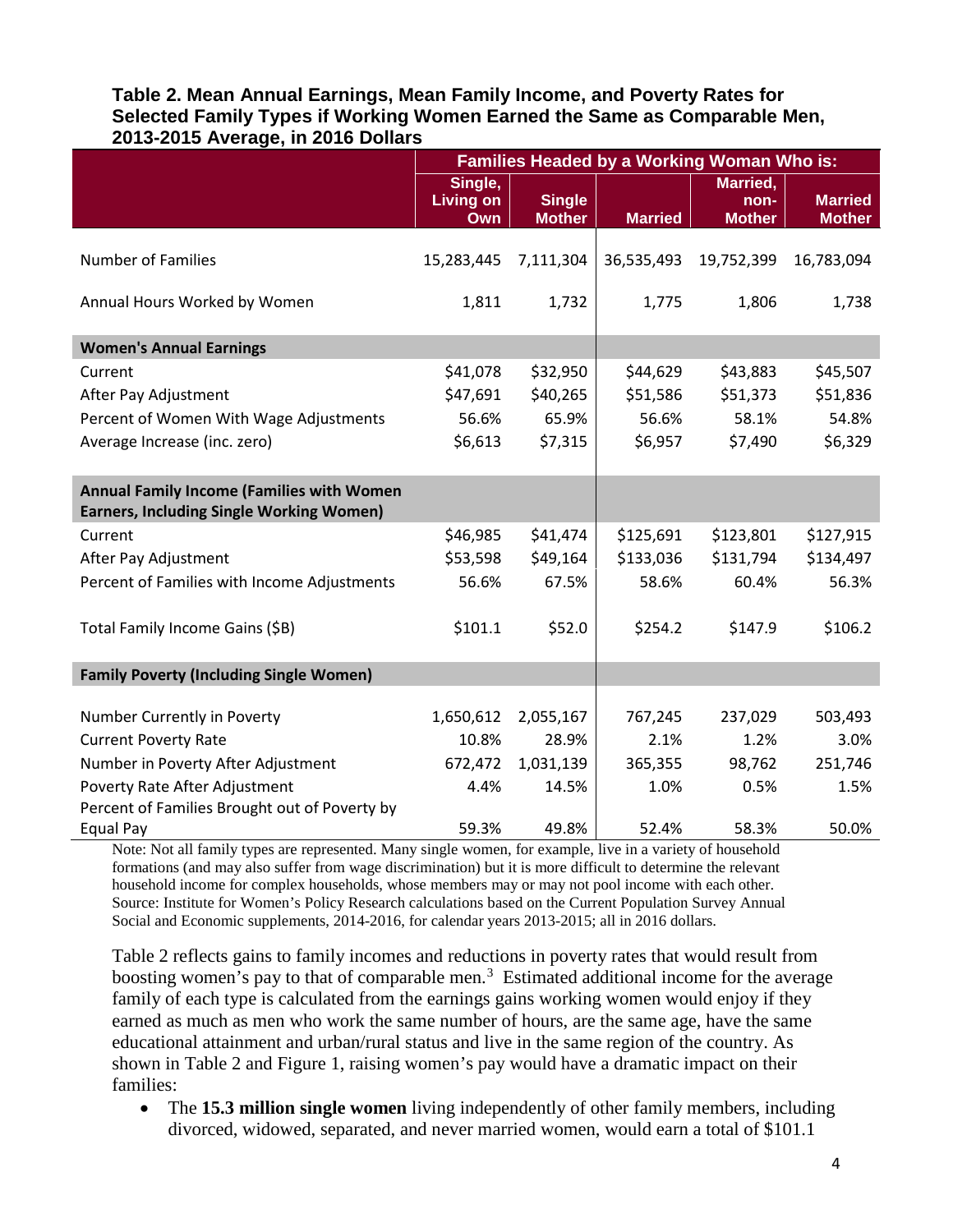billion more if they were paid the same as comparable men. These single working women would earn an average of \$6,613 more per year. Single women would also experience a very significant drop in poverty—from 10.8 percent to 4.4 percent, a fall of more than half.

- If the **7.1 million single mothers** earned as much as comparable men, their annual earnings would increase by \$7,315, on average, or about 22.2 percent. Nearly two-thirds (65.9 percent) would receive a pay increase. Total income gains for this group of families amount to \$52.0 billion, and the very high poverty rate for families headed by working single mothers would fall by nearly half, from 28.9 percent to 14.5 percent.
- Paying women in the **36.5 million families with a married working woman** the same as comparable men would increase earnings for married working women by an average of 15.6 percent. This translates into an average of \$6,957 per year for each woman and a total of \$254.2 billion nationwide. Poverty rates would fall by more than half, from 2.1 percent to 1.0 percent.
- Among married women, the families of **19.8 million married non-mothers** would earn a total of \$147.9 billion if they were paid the same as comparable men, with an average income increase of \$7,490 for each woman, while the families of **16.8 million married mothers** would earn a total of \$106.2 billion, with an average income increase of \$6,329 for each woman.



## **Figure 1. Equal Pay Would Reduce Poverty by Half for Families with a Working Woman**

Source: Institute for Women's Policy Research calculations based on the Current Population Survey Annual Social and Economic supplements, 2014-2016, for calendar years 2013-2015; all in 2016 dollars.

## **Equal Pay Would Have a Dramatic Impact on the Lives of Children of Working Women**

As Table 2 and Figure 1 highlight, equal pay for working women would lead to a significant increase in earnings for millions of families across the country. A substantial number of working women have children who would also benefit from the increased earnings of their mothers under equal pay. Table 3 illustrates this impact by estimating the total number of children living in households with a working mother, how many of them would benefit from the increased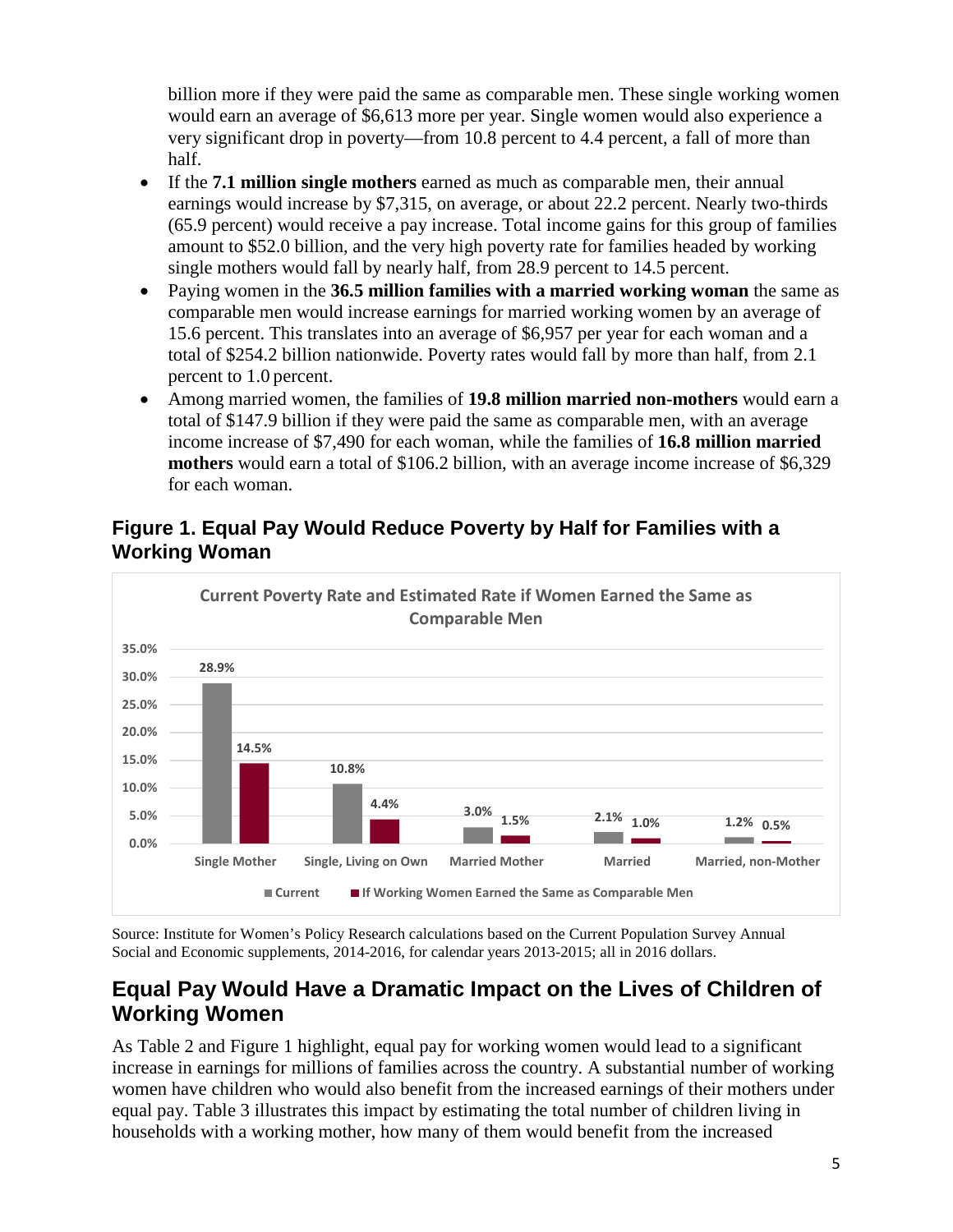earnings of their mothers, how many of them currently live in poverty, and how many would be lifted out of poverty through the increased earnings of their mothers.

- In the United States, 43.0 million children live in families with **a working mother**. Under equal pay, 25.8 million would benefit from the increased earnings of their mothers. The number of children whose families would be brought out of poverty under a regime of pay equality amounts to 2.5 million, which is nearly half of all children living in poverty in these households at present (5.6 million).
- About 12.2 million children live in families with a **single working mother**. If mothers of these children were provided with equal pay, more than 8.3 million children would benefit from the increased earnings of their mothers, and the families of nearly 2 million children would be brought out of poverty.
- A total of 30.8 million children live in families with a **married working mother**. If women were paid the same as comparable men, 17.5 million of these children would benefit from the increased earnings of their mothers and 0.6 million children would be brought out of poverty as a result.

#### **Table 3. Number of Children Affected if Working Women Were Paid the Same as Comparable Men, 2015**

|                                          | <b>Single Working</b><br><b>Mothers</b> | <b>Married Working</b><br><b>Mothers</b> | <b>All Working</b><br><b>Mothers</b> |
|------------------------------------------|-----------------------------------------|------------------------------------------|--------------------------------------|
|                                          |                                         |                                          |                                      |
| <b>Total Number of Children</b>          | 12,234,807                              | 30,761,448                               | 42,996,254                           |
| Number of Children Benefiting from the   |                                         |                                          |                                      |
| Increased Earnings of their Mothers      | 8,325,338                               | 17,470,195                               | 25,795,534                           |
| Number of Children In Families Living in |                                         |                                          |                                      |
| Poverty                                  | 4,329,120                               | 1,286,028                                | 5,615,147                            |
| Number of Children Whose Families Would  |                                         |                                          |                                      |
| be Brought out of Poverty                | 1,959,133                               | 583,528                                  | 2,542,660                            |

Source: Institute for Women's Policy Research calculations based on the Current Population Survey Annual Social and Economic supplements, 2014-2016, for calendar years 2013-2015; all in 2016 dollars.

# **Making Progress on Closing the Gender Wage Gap**

As the analyses reported above show, paying working women the wages of comparable men would increase individual earnings and family incomes and dramatically cut poverty—by half overall for all working women and for most family types with a working woman. In single mother families, poverty would be cut by nearly half. Yet the gender wage ratio is currently 80 percent, not very different from the 2002 level, which was 77 percent (Proctor, Semega, and Kollar 2016). If trends of the past five decades are projected forward, it will take more than four decades—until 2059—for women to reach pay equity (Institute for Women's Policy Research 2016).

Strengthened enforcement of state and national equal pay and equal employment opportunity laws, higher minimum wages, stronger collective bargaining, and better family friendly policies, such as paid family leave and subsidized child care, would go a significant way towards ensuring that working women are paid fairly and are better able to support their families.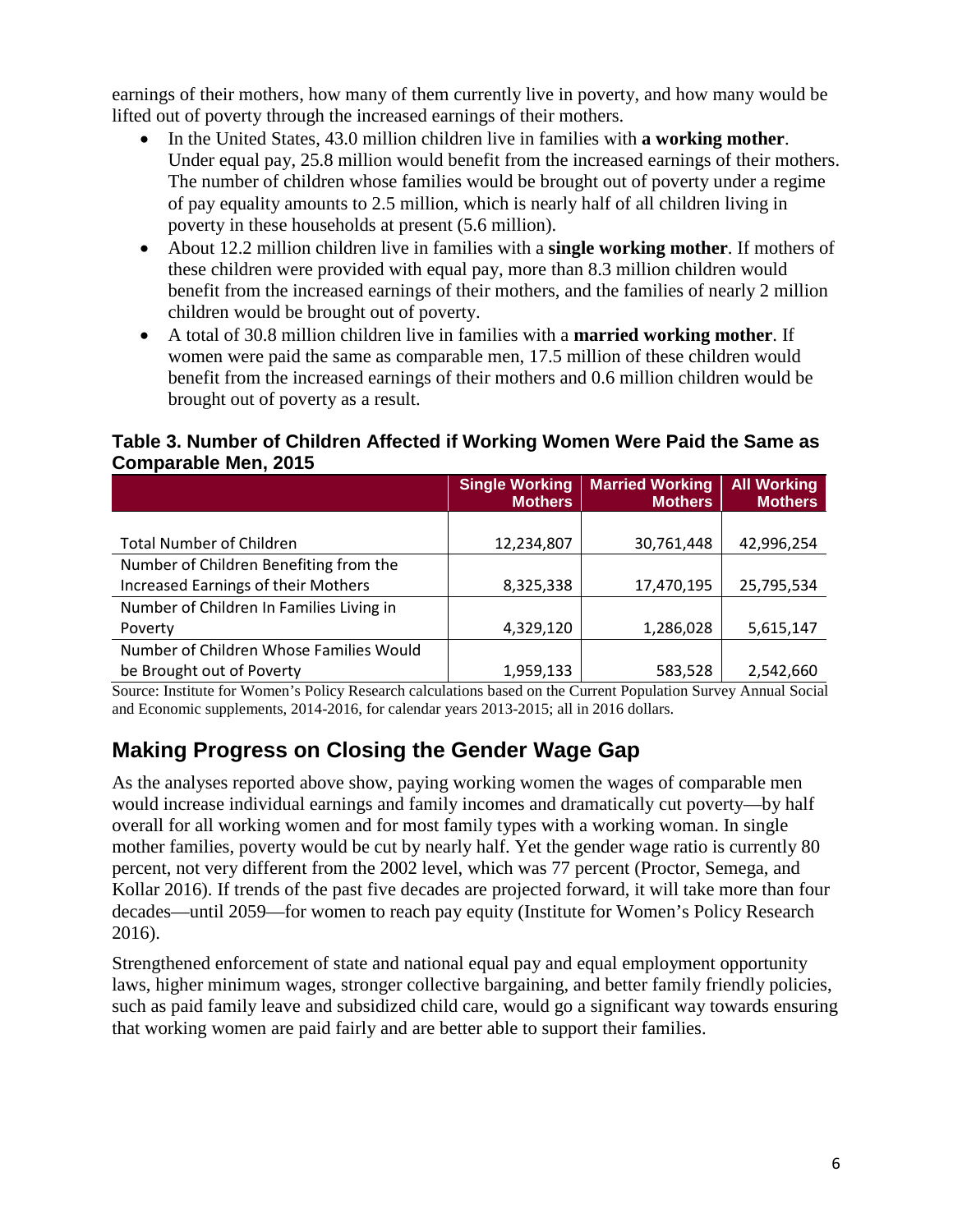#### <span id="page-6-0"></span>**Notes**

 $\overline{\phantom{a}}$ 

<span id="page-6-1"></span><sup>1</sup> According to the U.S. Department of Commerce Bureau of Economic Analysis (February 28, 2017) Current-Dollar GDP, in 2016 the United States gross domestic product (GDP) was \$18,565.6 billion. <sup>2</sup> Total Federal TANF and State Maintenance of Effort (MOE) Expenditures in fiscal year 2015 were \$31.7 billion. Adjusted for inflation to 2016 dollars, this amounts to \$32.1 billion.

<span id="page-6-2"></span><sup>3</sup> IWPR researchers use annual earnings and employment information reported in the Current Population Survey Annual Social and Economic supplement (CPS-ASEC) for the years 2014-2016 to estimate women's and men's earnings. For a more detailed discussion of the methodology used for this analysis, please see the Technical Appendix.

# **References**

- Anderson, Julie. 2016. "Breadwinner Mothers by Race/Ethnicity and State." Quick Figures, IWPR #Q054. Washington, DC: Institute for Women's Policy Research. <http://iwpr.org/publications/pubs/breadwinner-mothers-by-race-ethnicity-and-state> (accessed October 26, 2016).
- Hartmann, Heidi, Katherine Allen, and Christine Owens. 1999. "Equal Pay for Working Families." Report, IWPR #C343. Washington, DC: Institute for Women's Policy Research. <https://iwpr.org/wp-content/uploads/wpallimport/files/iwpr-export/publications/C343.pdf> (accessed March 23, 2017).
- Hegewisch, Ariane and Asha DuMonthier. 2016a. "The Gender Wage Gap by Occupation 2015 and by Race and Ethnicity." Fact Sheet, IWPR #C440. Washington, DC: Institute for Women's Policy Research. <https://iwpr.org/wp-content/uploads/wpallimport/files/iwprexport/publications/C440.pdf>.
	- ———. 2016b. "The Gender Wage Gap: 2015." Fact Sheet, IWPR #C446. Washington, DC: Institute for Women's Policy Research. <http://iwpr.org/publications/pubs/the-gender-wage-gap-2015-annualearnings-differences-by-gender-race-and-ethnicity>.
- Institute for Women's Policy Research. 2016. "If Current Trends Continue, Hispanic Women Will Wait 232 Years for Equal Pay; Black Women Will Wait 108 Years." Quick Figure, IWPR #Q058. Washington, DC: Institute for Women's Policy Research. <http://iwpr.org/publications/pubs/ifcurrent-trends-continue-hispanic-women-will-wait-232-years-for-equal-pay-black-women-willwait-108-years>.
- Proctor, Bernadette D., Jessica Semega, and Melissa Kollar. 2016. *Income and Poverty in the United States: 2015* (P60–256(RV)). U.S. Census Bureau. <https://www.census.gov/content/dam/Census/library/publications/2016/demo/p60-256.pdf> (accessed March 20, 2017).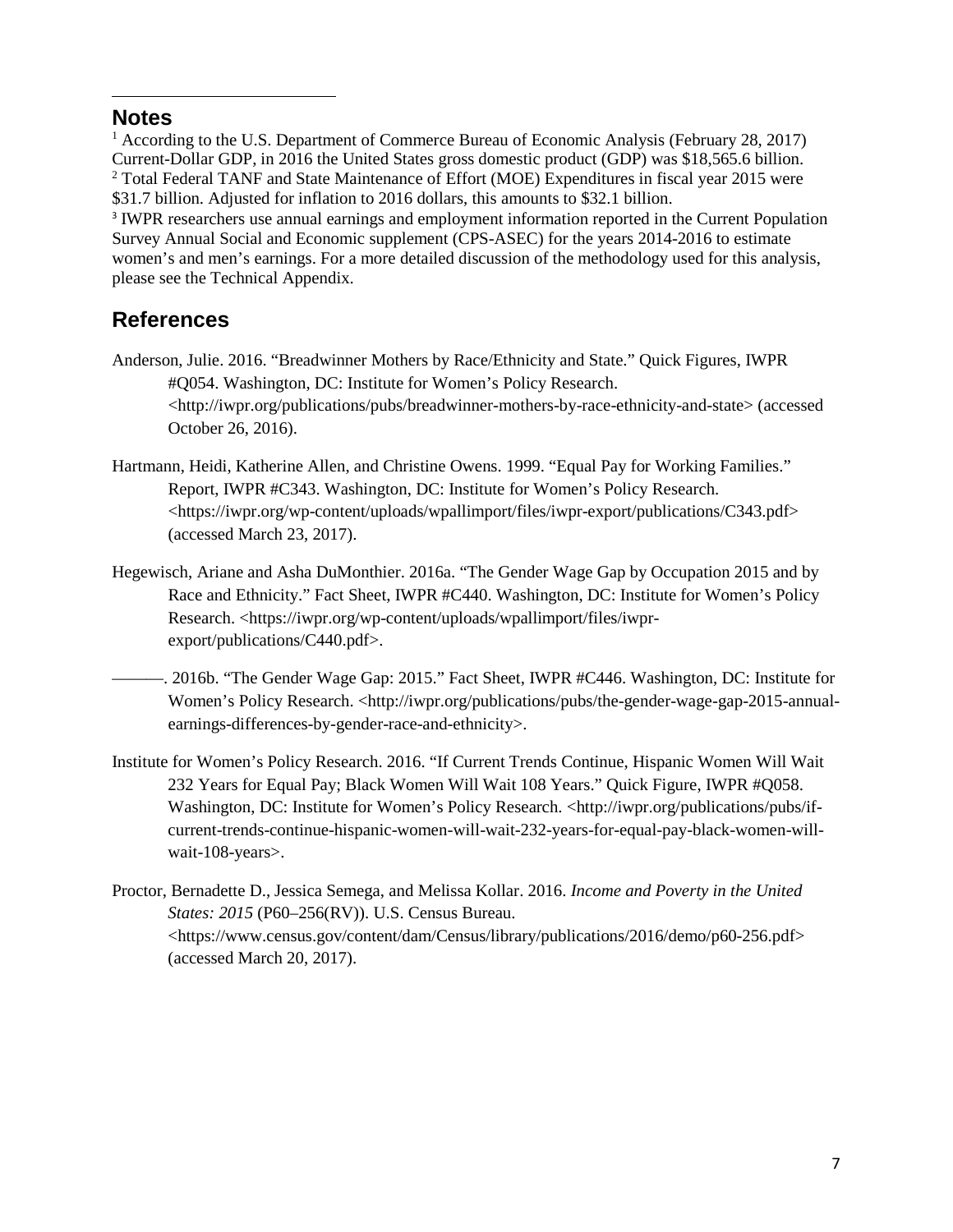#### $\overline{\phantom{a}}$ **Technical Appendix**

This study updates an earlier study of labor market discrimination and the gender wage gap, *Equal Pay for Working Families*, first undertaken by IWPR in 1999 (Hartmann, Allen, and Owens 1999).<sup>1</sup> Using the 2014-2016 Current Population Survey Annual Social and Economic supplement (CPS-ASEC), the analysis of women's and family earnings gains is based on a model that predicts women's earnings as if they were not subject to wage inequality. In this model, we control for many factors that contribute to wage differences and account for a portion of the wage gap and then correct women's earnings as if the unexplained portion of the wage gap in this analysis did not exist.

An ordinary least squares (OLS) model is employed that controls for the differences between men and women in age, education, annual hours of work, metropolitan residence, and region of the country. The dependent variable is the natural log of annual earnings. The variables for age and age squared are included as proxies for work experience, since specific information about work experience is not available in the CPS-ASEC. This is a more realistic assumption for men than for women because at any given age, men typically have spent more years in the workforce and fewer years out of the workplace. Use of this experience variable (for lack of a better one in this data set) tends to overstate their earnings losses relative to comparable men (they may be less comparable than the data indicate). On the other hand, including variables such as education and hours of work, which may themselves be affected by labor market discrimination against women (causing them to invest less in human capital and work less than they otherwise would) tends to understate their true earnings losses relative to men.

In this model, men's earnings are predicted based on a sample of men aged 18 or older with positive earnings and positive hours of work during the previous year. Since a key component of the analysis is the contribution of women's earnings to family income and the resulting changes in family poverty rates if women's earnings were not subject to discrimination, the sample of men is restricted to those who earn at or below the 90<sup>th</sup> percentile of men's annual earnings, or \$112,299 in 2016 dollars. This selection assures that the predicted earnings for those at middle or lower income levels are not upwardly biased by the few high earners in the sample. Poverty rates are calculated using preliminary poverty thresholds for 2016 adjusted for family size provided by the U.S. Bureau of the Census.

Women's earnings are predicted using the coefficients from the men's earnings equation (this method assumes that women retain their own human capital but are rewarded at the same rates as men would be) and calculated only for the actual hours that women worked during the year. Those with reduced predicted earnings are assigned their actual earnings during the year. The average earnings increase calculated for working women includes those with no predicted earnings increases under equal pay.

The model is used to estimate women's earnings in the absence of gender-based wage inequality. The control variables for marital status and the presence of children younger than 18 are explicitly excluded since these characteristics are often linked to gender-based discrimination. For instance, higher earnings are typically predicted by researchers for men who are married, but lower earnings are typically predicted for married women. Likewise, the presence of children often predicts lower earnings for women but does not have a significant effect for men (or in some studies, increases their earnings).